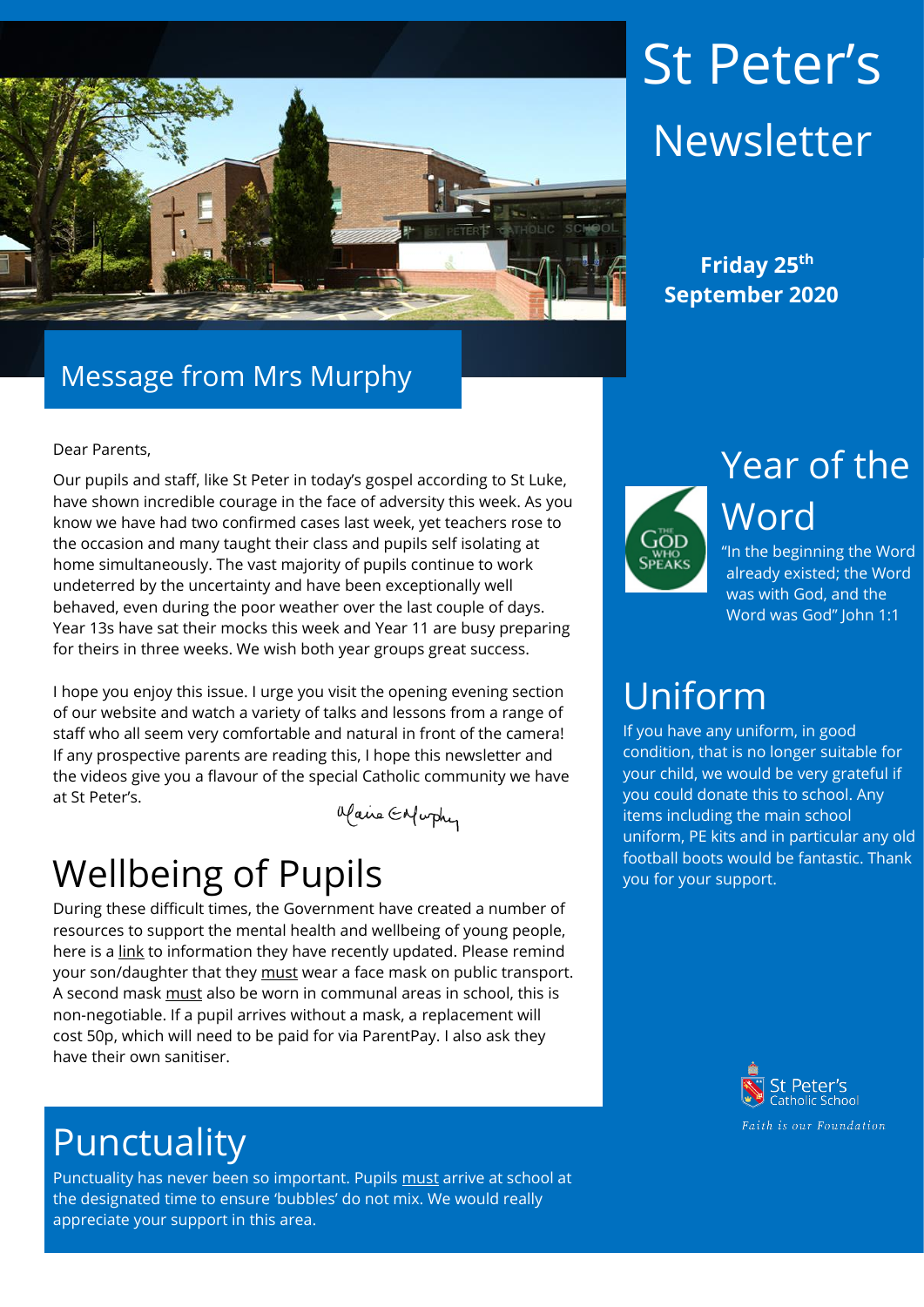# Open Evening The Lunch

We were disappointed not to be able to hold our annual Open Evening and Open Mornings in the usual way this year. However, we have utilised our technology and created a Virtual Open Evening for families to watch and enjoy. This allows prospective parents and pupils to get a feel for our lovely school by 'meeting' some of our staff and pupils and hearing all about life at St Peter's. The Virtual Open Evening can be found on our website [https://www.st](https://www.st-peters.solihull.sch.uk/virtual-open-evening/)[peters.solihull.sch.uk/virtual-open-evening/](https://www.st-peters.solihull.sch.uk/virtual-open-evening/)



## Art and D&T

Could all students please bring coloured pencil crayons to each Art & Design and Design & Technology lesson. This is listed as essential equipment in the Student Learning Journal.

Pupils in years 10 and 11, if you would like to collect your practical work from last year, please email Mrs Sanders on [sandersz@st-peters.solihull.sch.uk](mailto:sandersz@st-peters.solihull.sch.uk) so a suitable time and location can be arranged.

Families are welcome to pre-order a lunch from the school canteen. We are asking for this to be preordered each week so that we can operate a 'grab and go' system to ensure that the service is efficient, pupils have enough time to eat but our 'bubbles' are protected.

### **[CLICK HERE TO PRE-ORDER LUNCH FOR NEXT WEEK](https://forms.office.com/Pages/ResponsePage.aspx?id=WsZYFMHDIESQA-R2NHXE9sGWKd9gVAZLhvRethraXx5UOEtMNk1KSkoyNkJZNVM5TzdLN0ZMUUcwWS4u)**

This will take you to Microsoft Forms where you can choose from a range of hot and cold options. It will look like this



A letter with more details is sent out each week, usually on Wednesday, but can also be viewed [here.](file://///file03/staff%20share/St%20Joseph/September%202020/Letters/August/Lunch%20Pre-order%20letter%20for%2028th%20September%20-%202nd%20October.pdf)

Pupils can purchase a bottle of water from their form group's serving point. We ask parents to make sure that their Parentpay account is 'topped' up with the necessary funds.

## Mass times in our Local Parishes

[St Augustine's Catholic Church](https://www.staugustinesolihull.org.uk/welcome/mass-book-your-place/) homas More, Sheldon [St George & St Teresa Catholic Church](https://www.catholicchurch.dorridge.uk/) [Olton Friary](https://www.oltonfriary.org.uk/) [Our Lady of the Wayside Catholic Church](http://ourladyofthewaysidechurchshirley.co.uk/)